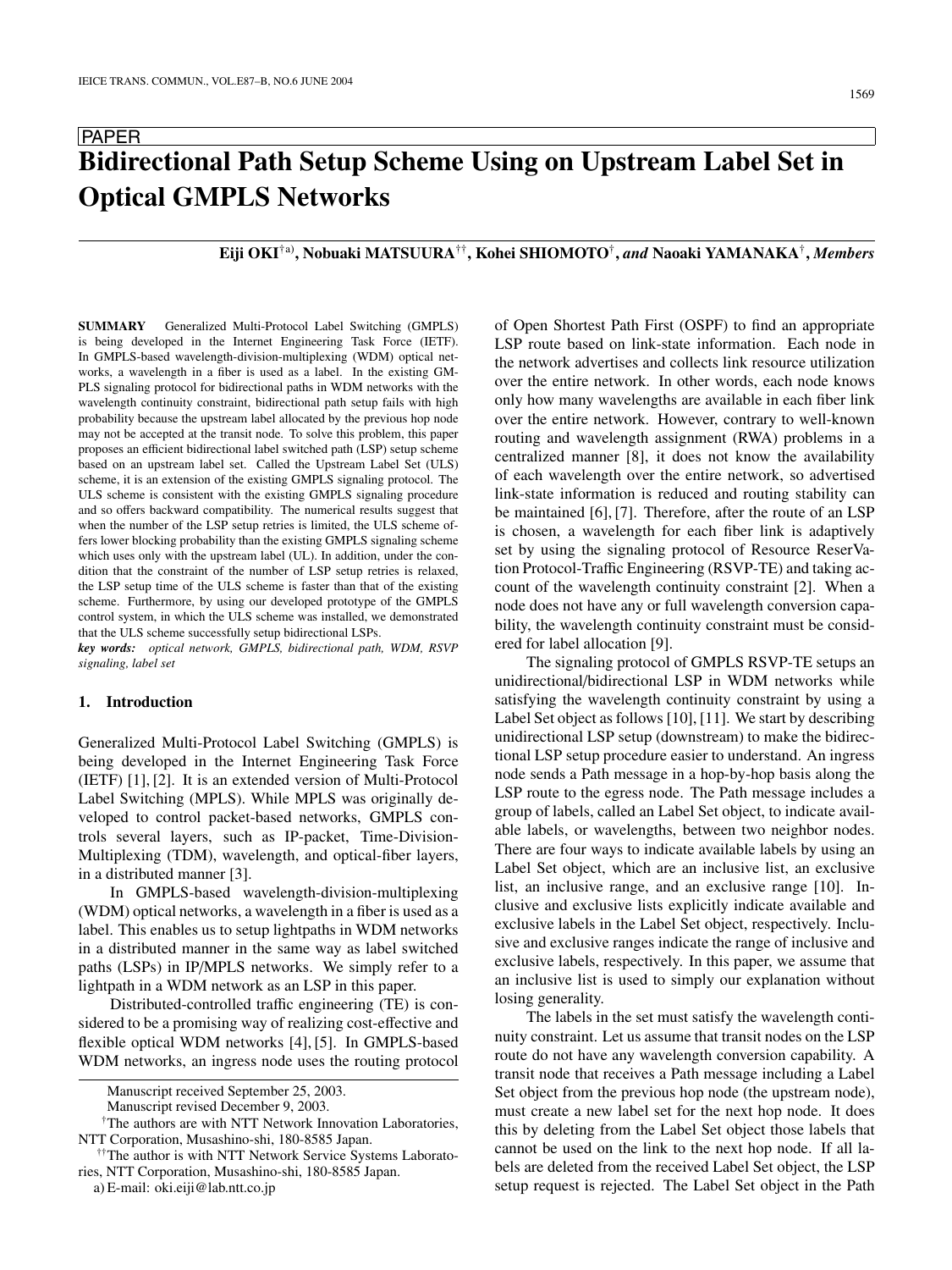message is intended to be transmitted along the LSP route from the ingress node to the egress node.

Upon receiving the Path message, the egress node allocates a label† for the link between the egress node and its upstream node. The allocated label is chosen from those listed in the Label Set object. If the egress node receives the Label Set object that includes at least one label in the Path message, it means that the wavelength continuity condition is satisfied on the LSP route from the ingress node to the egress node. The egress node sends the Resv message, which carries the allocated label as a Label object, to the previous hop node. A transit node that receives the Resv message allocates the same label to the link between the node and the next upstream hop node. In this way, label allocation proceeds back up the path until the Resv message reaches the ingress node, which completes LSP setup. Thus, the Label Set object in the Path message, which is defined in [10], [11], enables us to efficiently setup unidirectional LSPs in WDM networks while meeting, if possible, the wavelength continuity constraint.

Bidirectional LSP setup uses an Upstream Label object. If the Path message includes an Upstream Label object, it indicates bidirectional LSP setup [10], [11]. An Upstream Label object includes a permissible upstream label. A bidirectional LSP, which consists of the downstream data path and the upstream data path, is setup by using the Path and Resv messages in the same way as unidirectional LSP setup. This paper uses the terms "ingress" and "egress" from the signaling viewpoint. The downstream data path of the bidirectional LSP transmits data from the ingress node to the egress node, while the upstream data path does so from the egress node to the ingress node.

For the downstream data path of the bidirectional LSP, a Label Set object is used and label†† allocation is performed during Resv message processing. On the other hand, upstream label allocation is performed during Path message processing. This is because a node is supposed to allocate each label/upstream label for its incoming link from the data transmission point of view. When an upstream label is allocated at a node, the node does not know if the allocated upstream label satisfies the wavelength continuity condition for the downstream nodes.

Although this process is straightforward, bidirectional LSP setup will fail with high probability. This is because it is highly possibility that an upstream label created at the previous hop node can not be accepted at the transit node due to the wavelength constraint. On the other hand, it is more probable that at least one entry in the downstream label set can be accepted. When the bidirectional LSP setup request fails, it can be repeated by the ingress node by trying to use another upstream label for each setup request. However, this would greatly increases the LSP setup time. For bidirectional LSP setup, the advantage of the label set is not fully utilized in WDM networks. This problem was pointed out in IETF [12] and it needs to be solved so that a bidirectional LSPs can be setup effectively.

This paper proposes an efficient bidirectional path setup scheme based on an upstream label set for WDM networks with the wavelength continuity constraint. We call it the Upstream Label Set (ULS) scheme†††. The upstream label set is implemented by extending the existing RSVP-TE signaling protocol. The ULS scheme is consistent with the existing GMPLS RSVP-TE procedure and so offers backward compatibility. Performance of the ULS scheme was evaluated by simulations. The results suggest that the ULS scheme provides lower blocking probability, when the number of LSP setup retries is limited, than the existing GM-PLS RSVP-TE signaling scheme, which uses only upstream labels (UL). We call the existing scheme the UL scheme. If the constraint of the number of LSP setup retries is relaxed, the ULS scheme yields faster LSP setup than the UL scheme. Furthermore, we describe our GMPLS controller prototype, which includes the ULS scheme. Experiments confirm that the ULS scheme can successfully setups bidirectional LSPs.

This paper is organized as follows. Section 2 clarifies the problem of the UL scheme, which is the existing GM-PLS RSVP-TE scheme. Section 3 presents the proposed ULS scheme. Section 4 describes its performance. Section 5 introduces an experiment on the ULS scheme. Finally, we make some closing remarks in Sect. 6.

#### **2. UL Scheme**

Successful and unsuccessful examples of bidirectional LSP setup by the UL scheme are shown in Figs. 1 and 2, respectively. The signaling procedure consists of three steps. Step



**Fig. 1** Successful example of upstream label (UL) scheme.

†Allocating a label means establishing the data path and allocating a label.

††We refer to downstream labels as just labels, while upstream labels keep their full name.

†††The draft [12] describes the ULS scheme. While it includes some mistakes, the problem statements are correct. This paper provides a corrected version of the ULS scheme. For example, while an acceptable upstream label set was used in [12], this paper does not use it.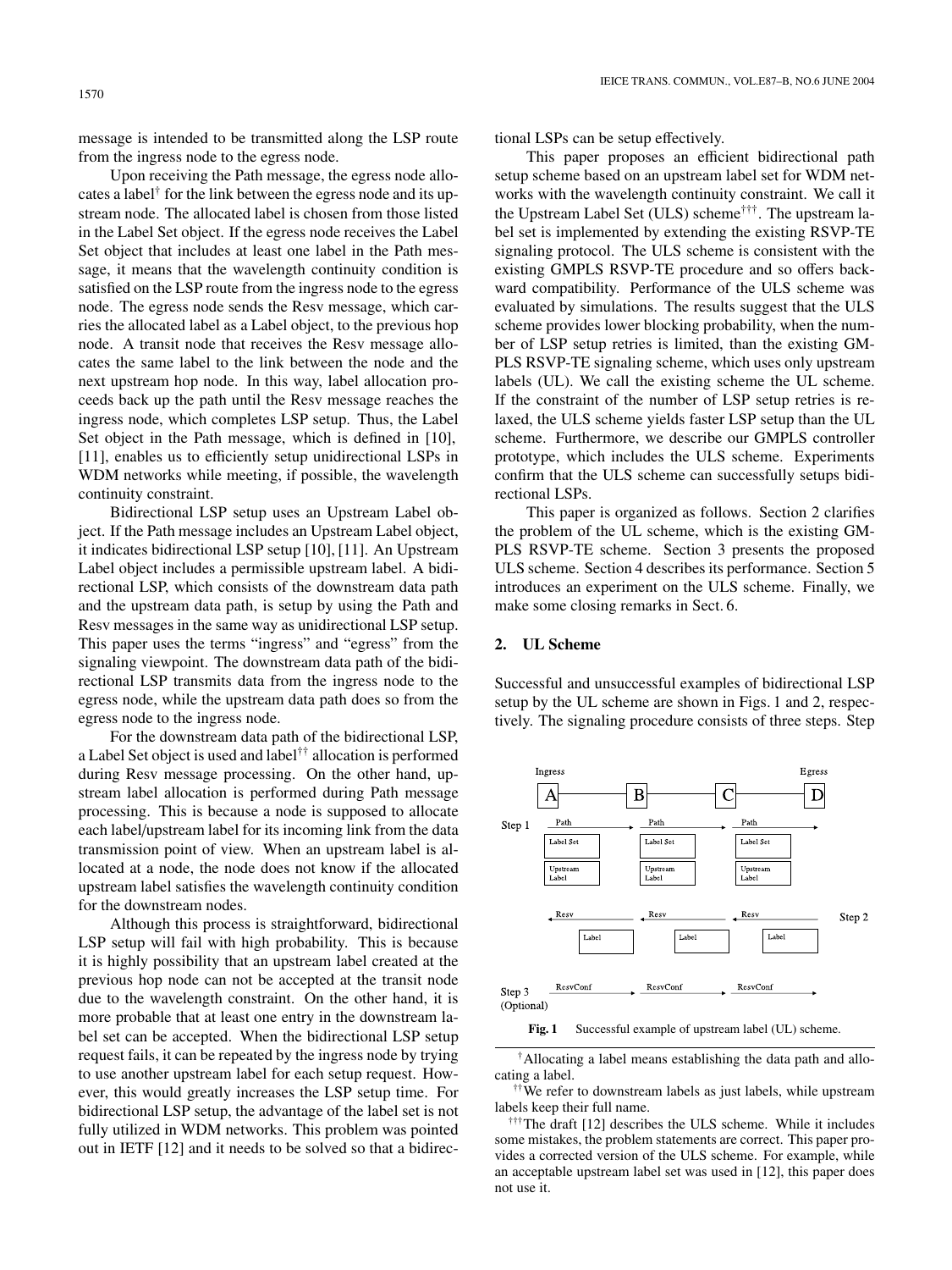

**Fig. 2** Retry example of upstream label (UL) scheme.

1 is processing of Path messages. Step 2 is processing of Resv messages. Step 3 is processing of ResvConf (Resv Confirm) messages; note that step 3 is optional.

#### 2.1 Successful LSP Setup

In Fig. 1, the ingress node (node A) transmits a Path message that includes a Label Set object and an Upstream Label object in step 1. Node A has already allocated the upstream label before transmitting the Path message. Bidirectional LSP setup is indicated by the presence of the Upstream Label object in the Path message. Node B receives the Path message from A. Node B creates a new label set for link BC by taking account of the wavelength continuity constraint between link AB and BC. If the wavelength continuity condition exists, permissible labels that can be included in the Label Set object are limited. For an LSP in the upstream direction, node B checks if the upstream label from A can satisfy the wavelength continuity constraint on link BC. If this is true, node B allocates the upstream label, which is carried on the Path message from node B to node C. In this example, the egress node (node D) successfully receives a Label Set object and an Upstream Label object. This means that the downstream and upstream paths can be set; that is, all the labels in the Label Set object and the upstream label in the Upstream Label object satisfy the wavelength continuity constraint.

In step 2, node D picks up a label from the Label Set object and places it in the Resv message which is then passed along the LSP route to node A. In step 3, if the egress node requests a ResvConf message from the ingress node, the ingress node transmits ResvConf message to the egress node through the LSP route to let the egress node know of LSP setup completion. This option is indicated by a Confirm object in the Resv message.

Note that [10], [11] allows the egress node to start transmitting the upstream data when the Path message is received and the receiving upstream label is set, in other words, when step 1 is completed. However, from the network operators' point of view, they often want to start upstream and downstream data transmission only after they confirm LSP setup completion in both directions. In this case, the egress node starts to transmit the upstream data, when the ResvConf message is received, in other words, when step 3 is completed.

#### 2.2 Unsuccessful LSP Setup and Retry

Figure 2 shows that, at the first LSP setup attempt, node B is not able to find an upstream label due to wavelength continuity violation on link BC, while some labels in the downstream label set remain. Node B issues a PathErr (Path Error) message with an Acceptable Label Set object in the backward direction to indicate that the LSP setup failed. The Acceptable Label Set object includes the upstream labels available on link BC. The Acceptable Label Set object is transmitted in a hop-by-hop basis and the wavelength continuity constraint is checked at each node in the same way as the Label Set object, although the forwarding direction is opposite. The ingress node can choose one upstream label from the Acceptable Label Set object to be used in the next LSP setup attempt.

Next, node A tries again to setup the bidirectional LSP by using the upstream label selected from the acceptable label set, as shown in Fig. 2. We note that this acceptable label set assures upstream label availability in links AB and BC, but not in link CD. In this example, node C fails to find an acceptable upstream label for link CD and issues a PathErr message with an Acceptable Label Set object.

Thus, although the UL scheme uses acceptable label sets, there is no assurance of path setup for the next request. This is because the information is effective to extend only one hop from the node issuing the acceptable label set. The maximum number of LSP setup attempts is *h*, where *h* is the number of LSP hops. This makes the time for bidirectional LSP setup long when the number of hops is large.

#### **3. ULS Scheme**

This section describes in detail the procedures of the ULS scheme, which offers backward compatibility.

The key point to the ULS scheme is its use of the Upstream Label Set object, in addition to the Upstream Label object. Bidirectional LSP setup is indicated by the presence of either an Upstream Label object or an Upstream Label Set object in the Path message. For a bidirectional LSP setup, the Upstream Label Set object is optional. An Upstream Label object and an Upstream Label Set object can co-exist in a Path message.

When a Path message contains an Upstream Label object without an an Upstream Label Set object, the procedure follows the UL scheme. This meets the requirement of backward compatibility.

Next, let us consider two cases in which the Path message contains an Upstream Label Set object. Two examples are shown in Figs. 3 and 4. The ULS scheme also consists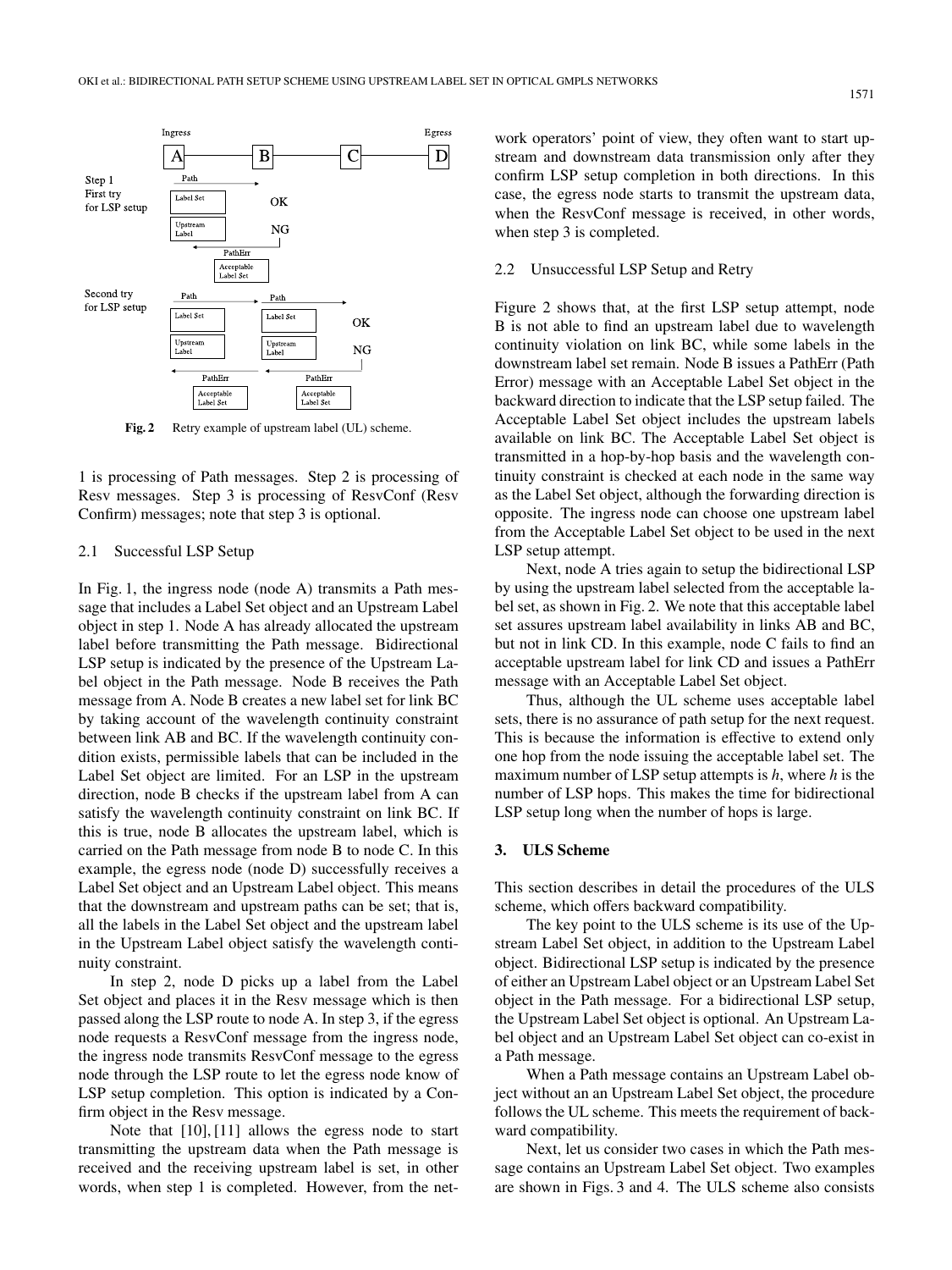1572







#### 3.1 Step 1

When a Path message containing both an Upstream Label object and an Upstream Label Set object is received, the receiver node first verifies if the upstream label in the Upstream Label object is acceptable. Even if the upstream label is not acceptable, the receiver does not issue a PathErr message, as shown in Fig. 3. This is because the Path message includes an Upstream Label Set object. The receiver node second verifies the Upstream Label Set object. If the node is unable to pick an upstream label out of the Upstream Label Set object, then the request is terminated and a PathErr message is generated. Whether the upstream label is acceptable or not, the Upstream Label Set object is propagated via the Path message in the same way as a downstream label set, as long as the upstream label set is acceptable at each transit node.

When an Upstream Label object is to be included in an outgoing Path message, whether or not an Upstream Label Set object is also included, an upstream label is allocated before sending the Path message to keep the backward compatibility. This is consistent with the UL scheme. Note that, when the allocated upstream label indicated by the Path message becomes unavailable on the LSP route, the Resv message re-allocates the upstream label.

When an upstream label in the Upstream Label object is not available and the option that uses an upstream label set is adopted, a Path message includes only an upstream label set, as shown in Fig. 3. In this case, a transit node should not allocate an upstream label on the outgoing interface. When a Resv message is received at a transit node, the node allocates an upstream label on the outgoing interface, as will be described in Sect. 3.2.

If a Path message contains both an Upstream Label object and an Upstream Label Set object, the egress node processes the Path message in the same way as the UL scheme. In this case, the Upstream Label Set object is ignored, as shown in Fig. 4. The upstream label can immediately be used to transport data traffic associated with the LSP in the upstream direction.

When a path message contains an Upstream Label Set object without an Upstream Label object, the egress node selects one upstream label from the Upstream Label Set object and sends the selected upstream label in the Resv message in the upstream direction. Contrary to the case that a Path message contains an Upstream Label object to the egress node, the selected upstream label cannot be used to transport data traffic associated with the LSP upstream towards the ingress node before the egress node receives a ResvConf message.

## 3.2 Steps 2 and 3

An Upstream Label object can optionally appear in a Resv message. When a transit node processes a Resv message, the upstream label propagated on the LSP route towards the ingress must fall within the upstream label set that was received in the Path message from the upstream node.

When a Resv message is received at a transit node and the Path message transmitted to the next hop node did not include an Upstream Label object, or the Resv message includes an Upstream Label Object that does not match the upstream label transmitted in the Path message, the upstream label is allocated before sending a Resv message. However, the upstream label is not guaranteed to be successfully allocated, because other LSP setup requests may allocate the upstream label before it is allocated for LSP setup. To avoid this conflict, when the upstream label set is transferred in the Path message process, all the upstream labels in the upstream label set are reserved in advance. Then, when one upstream label is chosen in the Resv message process, the other upstream labels are released. Although advanced reservation may lower the utilization of upstream labels, its impact on utilization is very small when the average interval time of the LSP setup requests is much larger than the average LSP setup time.

In the ULS scheme, when upstream label allocation is performed by Resv messages, the ResvConf message is mandatory. This is because the egress node needs to confirm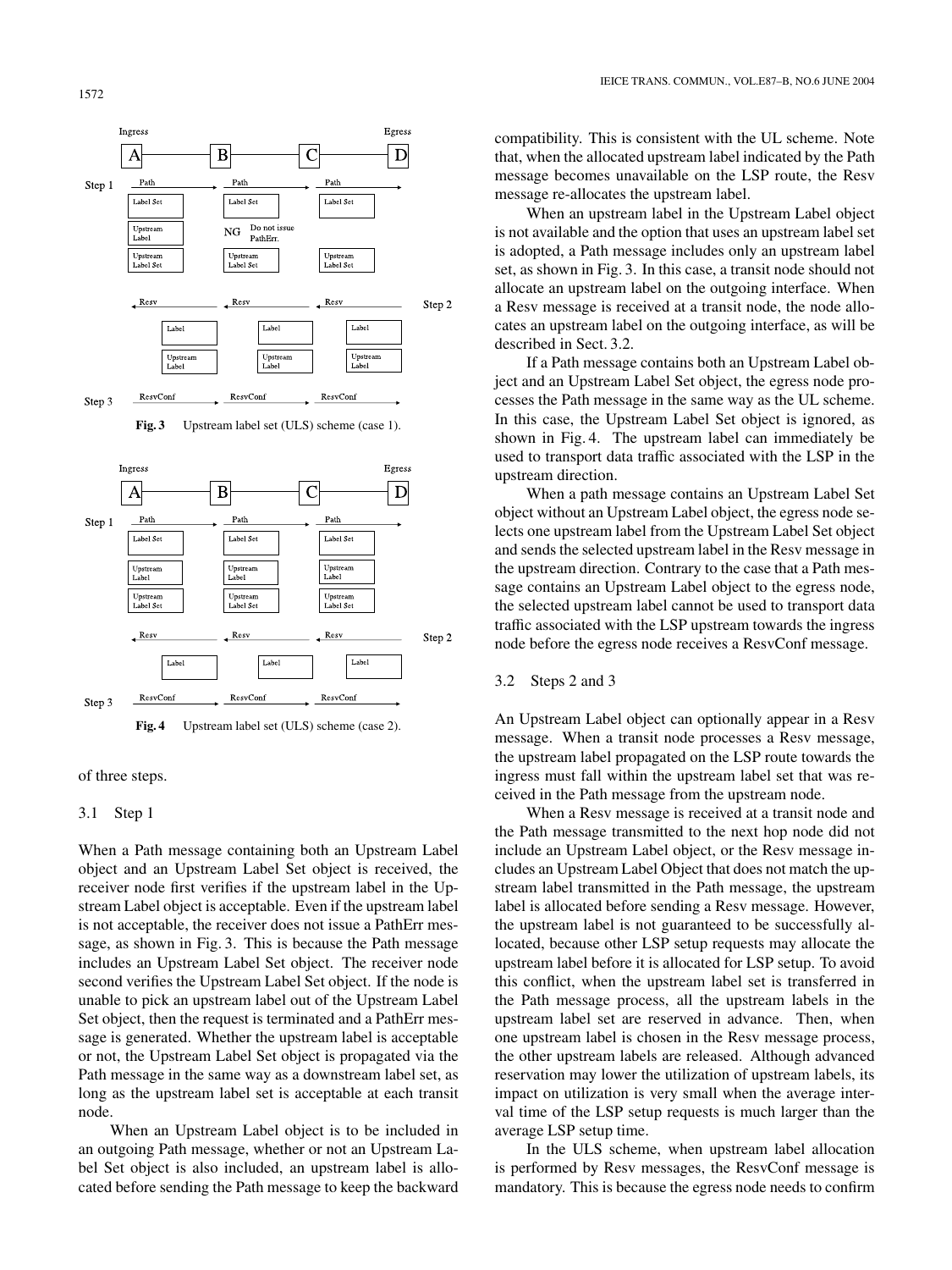that the upstream LSP is setup before transmitting upstream data.

#### **4. Performance of ULS Scheme**

The performance of the ULS scheme was evaluated by simulation. The network model in our evaluation is shown in Fig. 5. We assume that each node does not have wavelength conversion capability to simplify the discussion. Each fiber link has w wavelengths. An ingress node sets up a bidirectional LSP to an egress node with *h* hops. Each wavelength is used with load probability of  $\rho$ . In other words, the probability of a wavelength being vacant is  $1-\rho$ . We randomly generated  $10^8$  requests to setup bidirectional LSPs to collect statistical performance data. We compared the blocking probability and LSP setup time of the ULS scheme with those of the UL scheme. We consider the advanced reservation of upstream labels in the Path message process, as described in Sect. 3.2. Since we assume that the average interval time of the LSP setup requests is much larger than the average LSP setup time, the impact of the utilization of upstream labels is ignored.

Figure 6 shows that the ULS scheme offers lower blocking probability for bidirectional LSP setup than the UL scheme; the values of  $h=6$  and  $w = 32$  were set. In the ULS scheme, LSP setup is attempted only once, because the upstream label set by propagated by a Path message collects information of available wavelengths on the LSP route considering the wavelength continuity constraint. On the other hand, in the UL scheme, setup blocking occurs because the upstream label generated by the previous hop node may not meet the wavelength continuity constraint. Therefore, the UL scheme needs to send the setup request again based on information of the acceptable label set, as described in



**Fig. 5** Network model.



Fig. 6 Blocking probability of LSP setup.

Sect. 2. *T* is denoted as the number of allowable number of LSP setup attempts in the UL scheme. Network operators can set *T* after taking account of the maximum admissible LSP setup time. When  $T$  is small, the blocking probability of the UL scheme is high. As *T* increases, the blocking probability of the UL scheme approaches that of the ULS scheme at the cost of long setup times. As *h* is set to 6, the blocking probability of the UL scheme with  $T = 6$  equals that of the ULS scheme.

The ULS scheme has shorter LSP setup time than the UL scheme, as shown in Fig. 7. It is assumed that the LSP setup times are proportional to the number of hops and that the Path, Resv, and ResvConf messages must pass through to complete the requested LSP setup. The time for each message to propagate one hop was assumed to be 100 [msec], which includes the message transmission delay on a fiber link and the processing delay at a node. LSP setup time was considered only when the LSP setup request succeeded. As the ULS scheme can always determine with only one try whether a request is accepted, the LSP setup time of the ULS scheme is constant. On the other hand, the number of LSP setup attempts varies in the UL scheme, the LSP setup times are distributed. Therefore, average value and 99% value are depicted in Fig. 7. Note that *T* is set to  $h(= 6)$ in the UL scheme, where the worst case in the UL scheme is considered to focus on the comparison of LSP setup times. This means that the blocking probabilities of both schemes are the same. Since the UL scheme has to send requests for LSP setup many times, the LSP setup time becomes large. Although the constant value of the ULS scheme is equal to 1800 [msec]  $(=100$  [mesec]  $\times$   $(6 \times 3$  hops)), the UL scheme has longer LSP setup time than the ULS scheme. This is because iterated LSP setup requests are needed to achieve LSP setup completion. The number of total message transmission hops to complete LSP setup in the UL scheme becomes larger than  $6 \times 3$  hops in the ULS scheme. A message processing time in each node is ignored to evaluate the LSP setup time. The LSP setup time depends on the number of total message transmission hops to complete LSP setup. We observe that the ULS scheme shortens the LSP setup time by more than 60% compared to the 99% value of the UL scheme.



Fig. 7 Comparison of LSP setup time.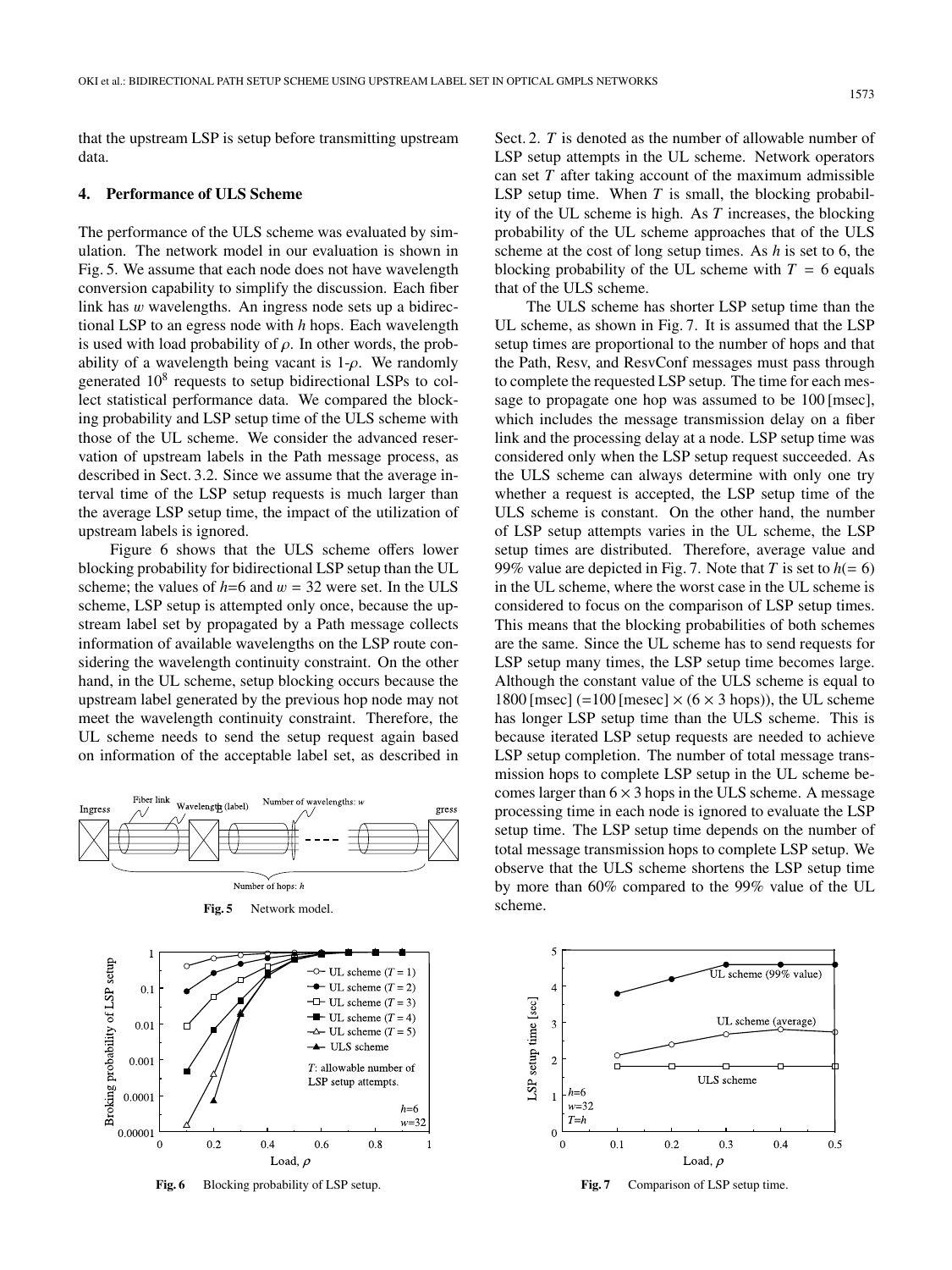

**Fig. 8** Impact of number of hops on LSP setup time.



**Fig. 9** Impact of number of wavelengths.

The above evaluation assumes that in the UL scheme a ResvConf message is used to complete a requested LSP setup, although using a ResvConf message is not mandatory according to [10], [11]. This is because network operators want to start upstream and downstream data transmission only after they confirm LSP setup completion in both directions, as described in Sect. 2.1. Consider that a Resv-Conf message is not used in the UL scheme although it is not desired from the network operators' point of view. In this case, both average value and 99.9% value for the LSP setup time of the UL scheme are decreased by 600 [msec]  $(=100$  [msec]  $\times$  6 hops). Therefore, the average value of the UL scheme becomes shorter than the LSP setup time of the ULS scheme, while the 99.9% value of the UL scheme is still longer than the LSP setup time of the ULS scheme. In the following evaluations, we also assume that a ResvConf message is used to complete a requested LSP setup as is the case in Fig. 7, because it is desired by network operators.

As *h* increases, the differences in LSP setup time between the ULS scheme and the UL scheme become large, as shown in Fig. 8. A large value of *h* makes the advantage of the ULS scheme stand out. The ULS scheme is not affected by *h* very much, unlike the UL scheme. This is because requests fail more often in the UL scheme as *h* increases. This makes the LSP setup time large in the UL scheme. As a result, for a large-sized network, the ULS scheme is much more efficient than the UL scheme.



Figure 9 shows the impact of the number of wavelengths on the LSP setup times. The differences in setup time between the ULS scheme and the UL scheme are almost the same. w does not impact the effectiveness of the ULS scheme.

#### **5. Demonstration of ULS Scheme**

We developed a prototype of GMPLS control system [4], in which the ULS scheme was installed. Unlike MPLS networks, the control plane is separated from the data plane in GMPLS networks. The prototype demonstrated GMPLS RSVP-TE signaling with the ULS scheme to focus on the control plane. The network used in the ULS demonstration is shown in Fig. 10. The control-plane network was structured on 10/100 Ethernet. RSVP messages propagated through the control-plane network. We confirmed that the procedure of the ULS scheme was performed successfully. A captured Path message transmitted from node A (ingress node) to node B (transit node) is presented in Fig. 11, where the Label Set object held four labels, the Upstream Label object had an upstream label, and the Upstream Label Set object have four upstream labels.

#### **6. Conclusions**

This paper proposed the ULS scheme for GMPLS-based optical WDM networks. It replaces the inefficient GMPLS existing signaling protocol, the UL scheme, and solves the problem of wavelength continuity. An upstream label set was introduced by extending the UL scheme. The ULS scheme is consistent with the existing GMPLS signaling procedure of the UL scheme and so offers backward compatibility.

The performance of the ULS scheme was evaluated by simulation. The numerical results suggest that the ULS scheme lowers the blocking probability compared to the UL scheme when the number of the LSP setup retries is limited. In addition, when the constraint of the number of LSP setup retries is relaxed, the ULS scheme offers faster LSP setup than is possible with the UL scheme. The ULS scheme reduces the LSP setup time by more than 60% compared to the UL scheme. We also observed that the ULS scheme becomes much more effective than the UL scheme as network size increases. By using our developed GMPLS control system, in which the ULS scheme was installed, we confirmed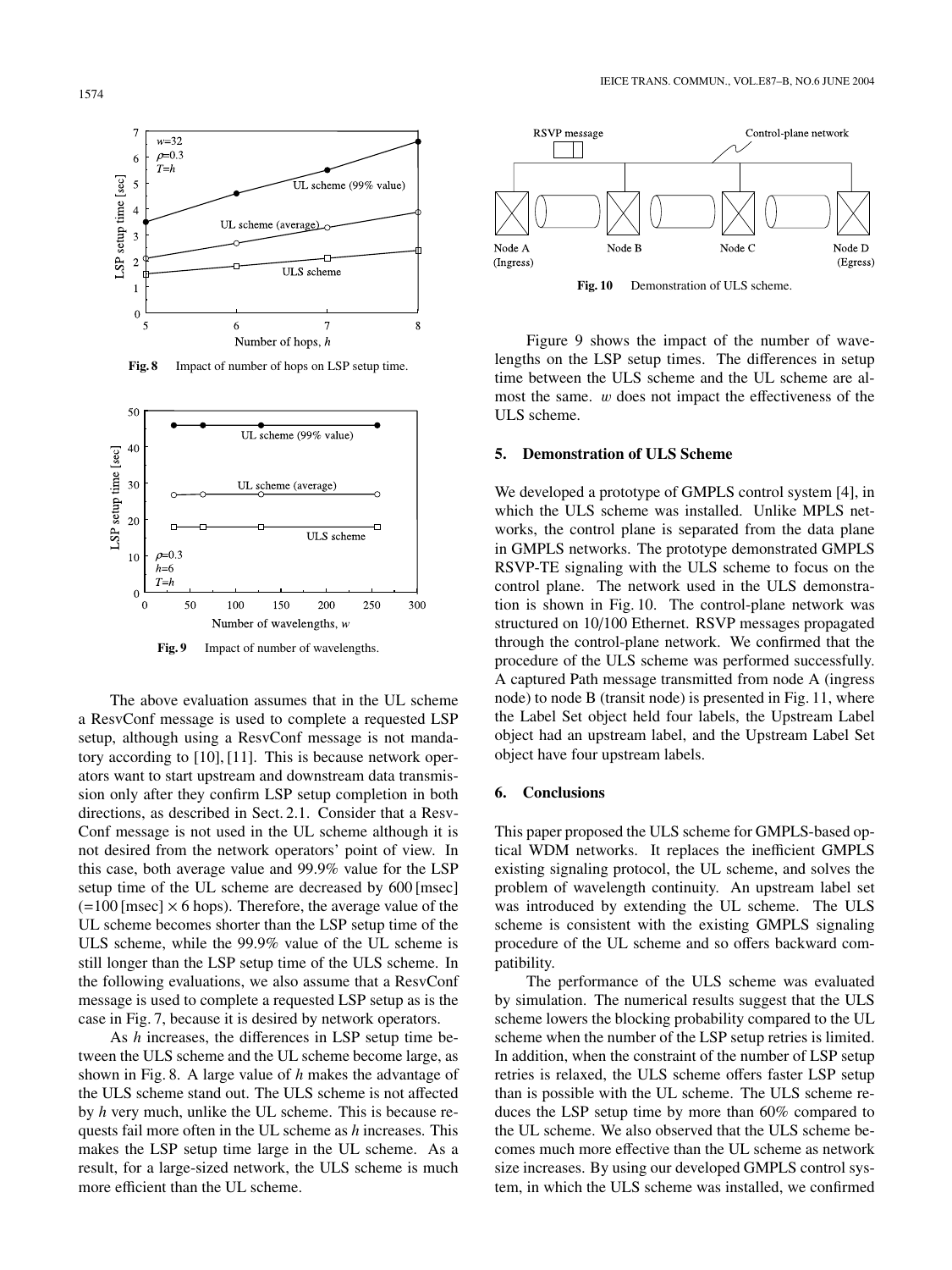

Fig. 11 Example of captured Path message.

that the procedure of the ULS scheme was successfully performed.

#### **References**

- [1] A. Banerjee, J. Drake, J.P. Lang, B. Turner, K. Kompella, and Y. Rekhter, "Generalized multiprotocol label switching: An overview of routing and management enhancements," IEEE Commun. Mag., vol.39, no.1, pp.144–150, Jan. 2001.
- [2] A. Banerjee, J. Drake, J.P. Lang, B. Turner, K. Kompella, and Y. Rekhter, "Generalized multiprotocol label switching: An overview of signaling enhancements and recovery techniques," IEEE Commun. Mag., vol.39, no.7, pp.144–151, July 2001.
- [3] E. Mannie, ed., "Generalized multi-protocol label switching (GM-PLS) architecture," IETF draft, draft-ietf-ccamp-gmpls-architecture-07.txt, May 2003. (work in progress)
- [4] K. Sato, N. Yamanaka, Y. Takigawa, M. Koga, S. Okamoto, K. Shiomoto, E. Oki, and W. Imajuku, "GMPLS-based photonic multilayer router (Hikari Router) architecture: An overview of traffic engineering and signaling technology," IEEE Commun. Mag., vol.40, no.3, pp.96–101, March 2002.
- [5] S. Okamoto, E. Oki, K. Shimano, A. Sahara, and N. Yamanaka, "Demonstration of the highly reliable HIKARI router network based

on a newly developed disjoint Path Selection Scheme," IEEE Commun. Mag., vol.40, no.11, pp.52–59, Nov. 2002.

- [6] K. Kompella and Y. Rekhter, eds., "OSPF extensions in support of generalized MPLS," IETF draft, draft-ietf-ccamp-ospf-gmplsextensions-12.txt, Oct. 2003. (work in progress)
- [7] D. Katz, K. Kompella, and D. Yeung, "Traffic engineering (TE) extensions to OSPF version 2," RFC 3630, Sept. 2003.
- [8] H. Zang, J.P. Jue, and B. Mukherjee, "A review of routing and wavelength assignment approaches for wavelength-routed optical WDM networks," Optical Networks Magazine, vol.1, no.1, Jan. 2000.
- [9] E. Oki, D. Shimazaki, K. Shiomoto, N. Matsuura, W. Imajuku, and N. Yamanaka, "Performance of distributed-controlled dynamic wavelength-conversion GMPLS networks," Int. Conf. Optical Communications and Network (ICOCN), Singapore, Nov. 2002.
- [10] L. Berger, ed., "Generalized multi-protocol label switching (GM-PLS) signaling functional description," RFC 3471, Jan. 2003.
- [11] L. Berger, ed., "Generalized multi-protocol label switching (GM-PLS) signaling resource reservation protocol-traffic engineering (RSVP-TE) extensions," RFC 3473, Jan. 2003.
- [12] E. Oki, et al., "Upstream label set support in RSVP-TE extensions," IETF draft, draft-oki-ccamp-upstream-labelset-00.txt, June 2002.